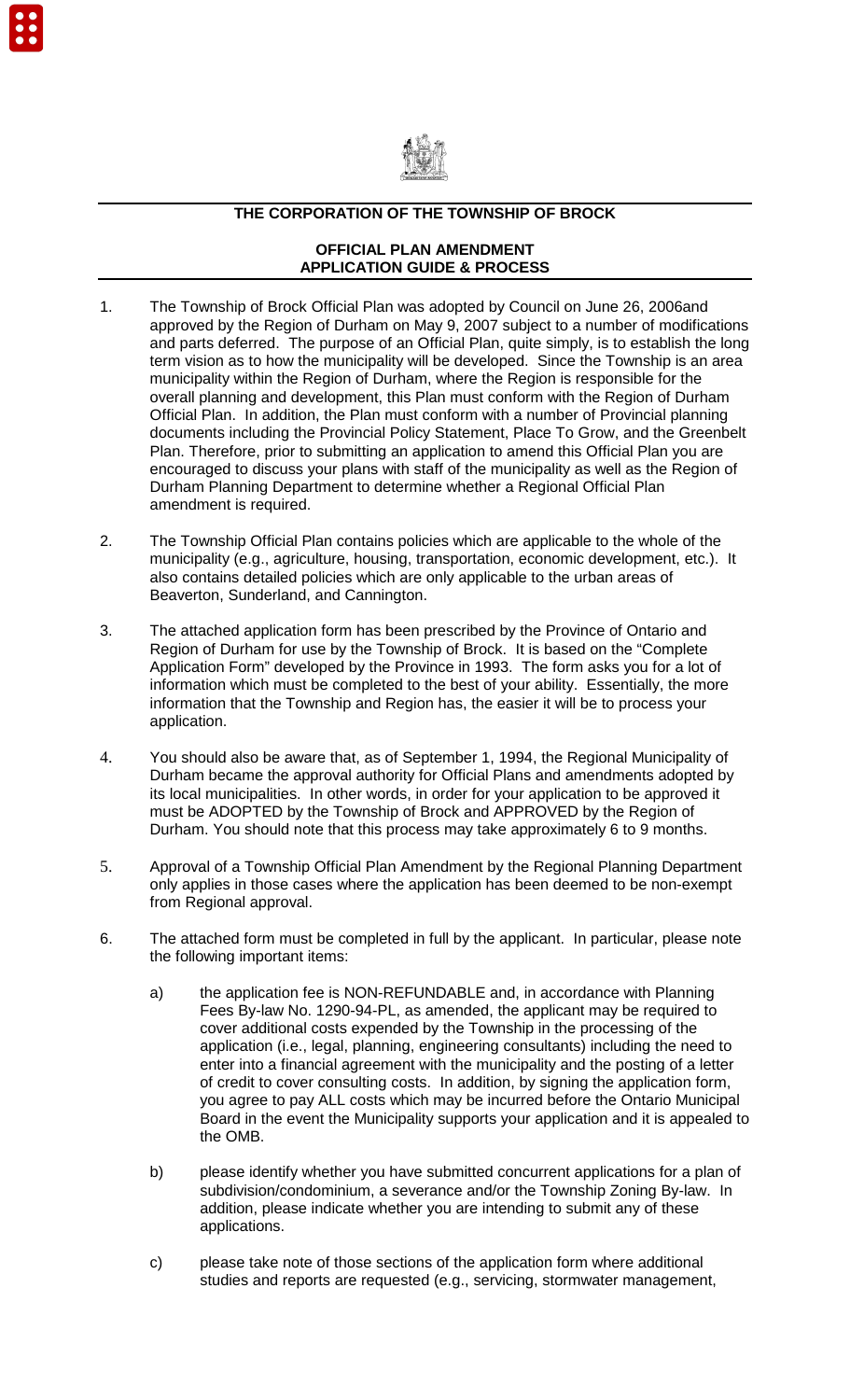soils, noise, etc.). These studies will be required prior to the municipality making a decision on the application.

- d) the application form makes reference to a document entitled Guide to Provincial Planning Applications which would be of assistance in completing this form. Copies of this document are available at the Ontario Government Bookstore, 880 Bay Street, Toronto, Ontario. A reference copy is available at the municipal office.
- e) the submission of a legal survey or sketch showing all dimensions of the property, property lines to buildings and uses on the property (whether existing or a proposed) is VITALLY IMPORTANT. The Township must have a clear understanding of what is proposed prior to circulation.
- f) the application must be SIGNED BY THE OWNER or, alternatively, the OWNER must appoint an AGENT and SIGN THE FORM to this effect. Applications without the OWNER'S acknowledgment will NOT be processed.
- g) the application fee.
- 7. Municipal staff are available to assist you in the completion of this form as well as to answer any questions you may have regarding this process.

Environmental Site Questionnaire

8. Identification of Potentially Contaminated Sites

 When an applicant submits an application for a local Official Plan Amendment, Rezoning, Site Plan Approval, or Minor Variance the applicant must submit either of the following:

- a) Site Screening Questionnaire; or
- b) Phase 1 Environmental Site Assessment

 The Site Screening Questionnaire is attached as Appendix A. The purpose of this questionnaire is to review the indicators of potential site contamination to determine the need for further investigation. This questionnaire must be completed by the Owner and sworn before a Commissioner of Oaths.

 In addition, depending on the nature of the application and its location relative to existing and/or former uses, it may be necessary that this form be signed and stamped by a Professional Engineer. The decision to require an engineer's stamp will be confirmed by Council based on a recommendation from staff. An engineer's stamp is not required for minor variance applications.

 In the alternative, a Phase 1 Environmental Site Assessment may be submitted. This report, prepared by a Professional Engineer, summarizes the potential for site contamination based on the following: a records review, a site visit, interviews, and an evaluation of information and reporting.

 If the assessment indicates the potential for site contamination a detailed site assessment must be submitted. This document, detailed as follows, must be prepared in accordance with M.O.E.E. Guidelines.

9. Assessing Detailed Site Assessments and Remedial Work Plans

 Where the potential for site contamination has been established, the applicant will be required to submit a Phase 2 Environmental Site Assessment involving a detailed site investigation and sampling of soil and groundwater. If these samples exceed provincial guidelines, the applicant must submit a Proposed Remedial Work Plan with the Phase 2 report.

 The applicant should be aware that this report will be subject to a peer review by the Township's engineering consultant at the applicant's expense. This is to ensure that the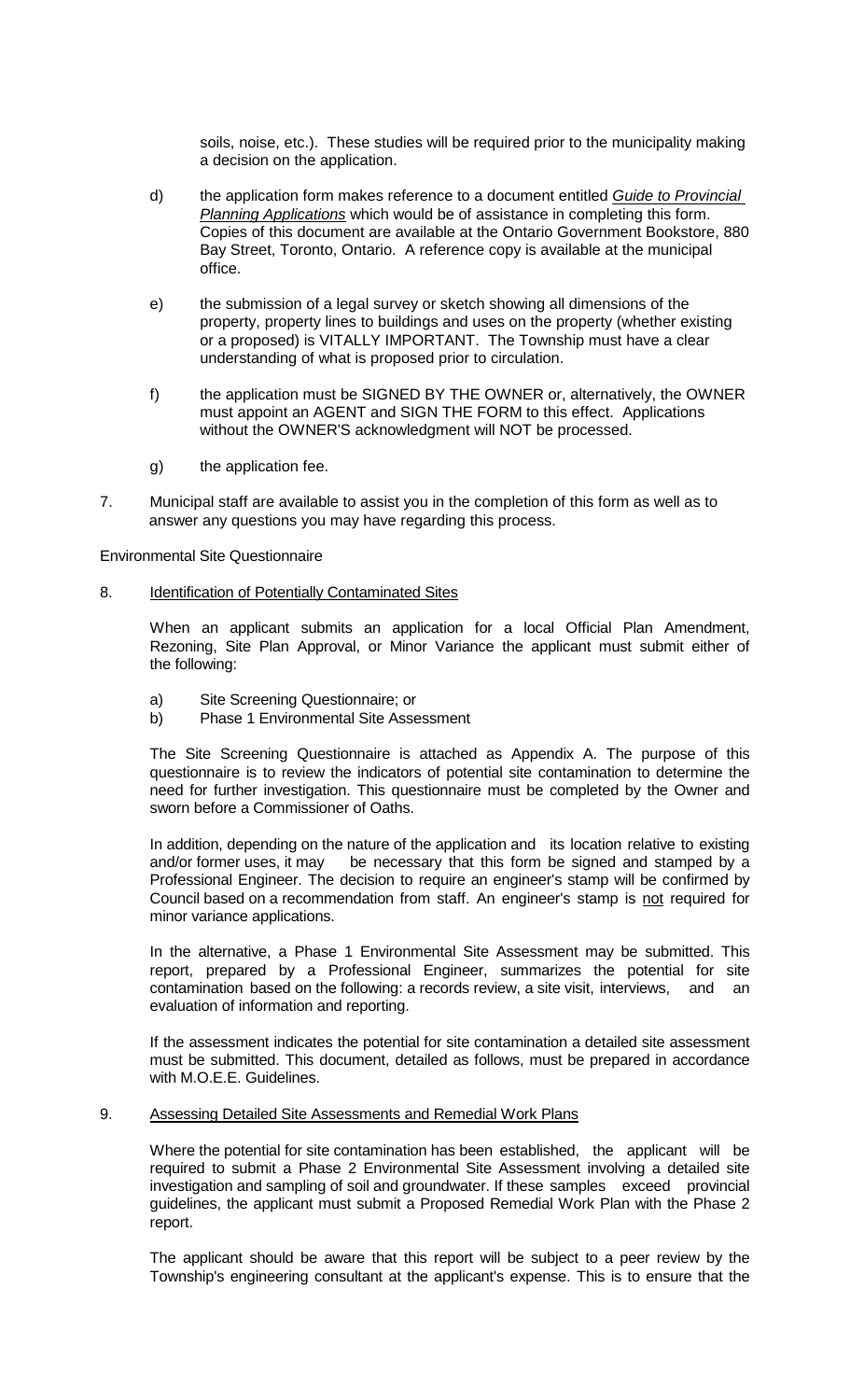report adequately addresses the extent of the contamination and to comment on the proposed rehabilitation plan. Once the peer review has determined that the work plan is adequate, applications may then be conditionally approved (Council resolution) subject to implementing the Remedial Work Plan and submission of the "Record of Site Condition" (Appendix B).

# 10. Finalization of Clean-up

 A "Record of Site Condition", signed by a qualified engineer, in accordance with the M.O.E.E. guidelines, will be accepted as sufficient proof of the completion of a decommissioning plan, including verification and sampling. This document has been designed by the M.O.E.E. to provide information on the completion of a remedial work plan and the suitability of a site for the proposed use. The record will not be subject to further review, if it clearly states that the site is suitable for the proposed use.

# **APPLICATION PROCESS**

# **Formal Circulation/Notice**

- Upon receipt of your completed application and payment of fees, the Township will prepare an appropriate notice of public meeting which can be circulated to government agencies and members of the public.
- · Once the notice of a public meeting is prepared (approx. 1 week) it will be circulated to government agencies and to all property owners within 120 metres (400') of the lands subject of the application at least twenty (20) days prior to the public meeting being held. In addition, depending on the nature of the application, notice of the public meeting may be published in the local newspapers.
- A complete list of government agencies to which your application may be circulated is found in Appendix 1.
- The Planning Act also requires that you erect a sign on the subject property advising as to the nature of the application and the public meeting date. The municipality will provide you with appropriate wording for the sign. It is your responsibility to ensure that the sign is erected by the date specified by the Township.
- **.** The public meeting notice will include a brief description of what is proposed, where the property is located, and when and where the public meeting will be held.
- It is a good idea to speak to your neighbours in advance of their receiving the public meeting notice to discuss your proposal. In this regard, potential problems can be overcome at an early stage.

#### **Public Meeting**

The Public meeting will be hosted by the Township Planning Committee. You will be expected to attend and present your proposal as well as answer any questions which Planning Committee and staff may have. This will be followed by questions and comments from those members of the public in attendance. It is in your best interest to attend the public meeting. An application may be denied if you do not attend.

#### **Planning Report**

Following the public meeting the municipality will authorize its planning consultants to prepare a report discussing the application. In some cases, depending on the nature of the application, engineering comments will be provided as well. This planning report will summarize agency and public comments, discuss relevant planning documents issued by the Region, Township, and Province which may apply, as well as discuss the planning merits of the application. This report will also contain a planning recommendation for the consideration of Planning Committee.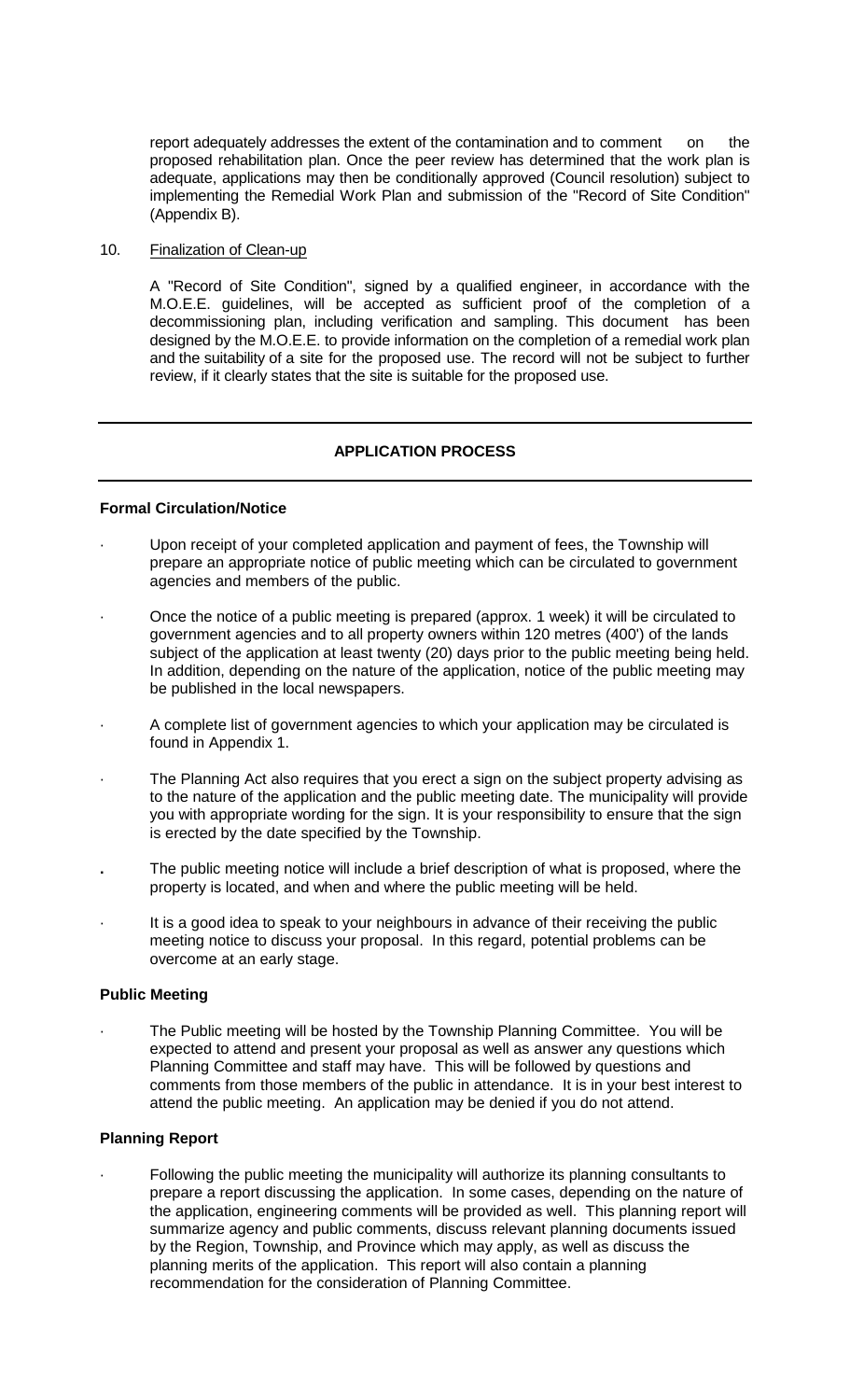- It should be noted that, in certain instances, a specific recommendation may not be made; rather, a general discussion of the issues may be presented.
- If a positive recommendation is made it is normal that any conditions of approval will be included in the report. These might include the need for a site plan agreement, resolution of certain agency concerns, or satisfying the municipality's consulting engineer in regard to the proposed development.

## **Planning Committee**

- · Once the planning report is received by the municipality it will be placed on a regular agenda for discussion at an upcoming Planning Committee meeting.
- The planning consultant normally presents the report to the Committee and answers any questions the Planning Committee may have arising from the report.
- · Normally, Planning Committee will make a decision with respect to the application. The application may be approved (with or without conditions), denied, or tabled for further study, etc.
- It is important to note that the Planning Committee's decision on the application must be confirmed by Council. This usually takes place at the next regular meeting of Council.

#### **Adoption**

If the application is approved by Planning Committee and confirmed by Council the planning consultant will be directed to prepare an appropriate amendment to the Official Plan for consideration by Council. Sometimes, a draft of it will be sent to certain agencies for comment to ensure that their concerns will be addressed prior to adoption by Council.

#### **Approval - Exempt Amendments**

- Once the amendment document has been adopted by Council, notice of its passage must be circulated to the Regional Planning Department and each person who has filed a written request to be notified of the adoption.
- The notice of passing of an amendment will indicate the date it was passed, the final date of appeal, the purpose and effect, whether concurrent applications have been submitted, and a Key Map (if applicable).
- A person or agency may appeal the passing of the by-law within 20 days of notice being given together with the reasons in support of the appeal and required Ontario Municipal Board Fee. If an appeal is received the municipality must submit it to the Ontario Municipal Board for a hearing. Please note, however, that the municipality will attempt to resolve any concerns prior to a hearing being held if such is possible.

## **Approval - Non-Exempt Amendments**

- The Township staff will forward the adopted amendment together with all necessary reports and paperwork to the Regional Planning Department where it will be processed for approval. The Region also charges a fee to approve the OPA. It will be collected prior circulating the adopted amendment to the Region.
- If you have applied to amend the Regional Official Plan you should be aware that amendments to the Township Official Plan will not be approved until the Regional Official Plan amendment has been approved by the Minister of Municipal Affairs.
- Following receipt of all required information the Region will initiate a circulation of the adopted Official Plan Amendment to all affected agencies if it is deemed necessary prior to making a decision on its approval.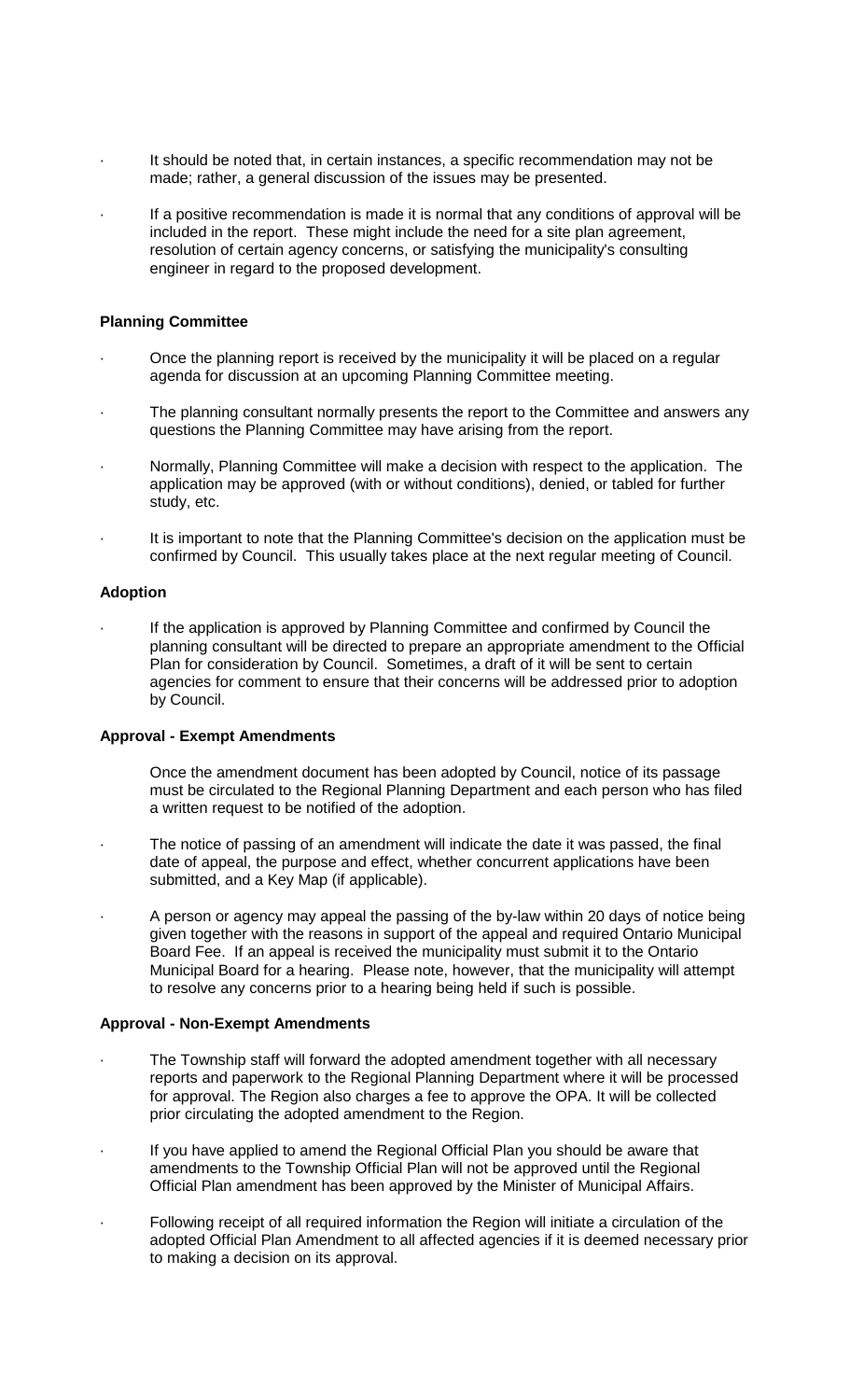Once all agency comments have been received the Region will be in a position to approve, modify, or deny the amendment. Depending on the complexity of the amendment, extent of proposed modifications (if any), and position of the Regional Planning Commissioner, the amendment may be approved with or without consultation with Regional Council.

 The Region will normally circulate notice of the date upon which proposes to approve the official plan amendment. In addition, the Region will circulate notice of its decision to approve or deny the amendment to the Township and those persons who have requested notice of it decision.

 A person or agency may appeal the Region's decision within 20 days of notice being given together with the reasons in support of the appeal and required Ontario Municipal Board Fee. If no notice of appeal is received the Region's decision will be final.

**Note:** If someone appeals the amendment YOU will be responsible for submitting the applicable Ontario Municipal Board fee and a fee payable to the Region of Durham prior to the Region addressing the appeal. You should also note that without receipt of this fee the Region will NOT continue processing approval of the amendment.

## **Application Denial**

- · In the event that the Township of Brock refuses to amend its Official Plan or fails to do so in a specified period of time you may request the Regional Planning Commissioner to refer the matter to the Ontario Municipal Board for a hearing. You will be required to submit a processing fee to the Region, complete the "Private Official Plan Amendment Application Form," and submit copies of the amendment document itself. Please note that the municipality will NOT do this for you.
- Upon receipt of the information the Region may circulate the amendment to various agencies prior to making a decision on whether to refer the matter to the Ontario Municipal Board. If the amendment is to be referred it will be done in the absence of input from Regional Council.
- If the Planning Commissioner refuses to refer the amendment to the OMB a report will be prepared for Regional Council. Notice of this meeting will be provided 14 days in advance to the applicant, area municipality, and others who have requested it.

#### **Other**

- The Official Plan process can be long and complicated normally taking approximately 6 to 9 months to secure approval. Notwithstanding you should be aware that applications referred to the OMB for approval could be extended by several months.
- · Prior to submitting an application for an Official Plan amendment, you are strongly encouraged to discuss your proposal with municipal staff. In addition, you are always welcome to make a deputation before Planning Committee by contacting the Clerk's department at (705) 432-2355.
- The information contained within this guide is intended only to be a summary of the Official Plan Amendment process based on the provisions of Section 17 and 22 of the Planning Act, R.S.O., 1990, as well as processing guidelines established by the Regional Planning Department. It is not intended to be a substitute for the Planning Act, R.S.O., 1990 nor the Regional processing guidelines.